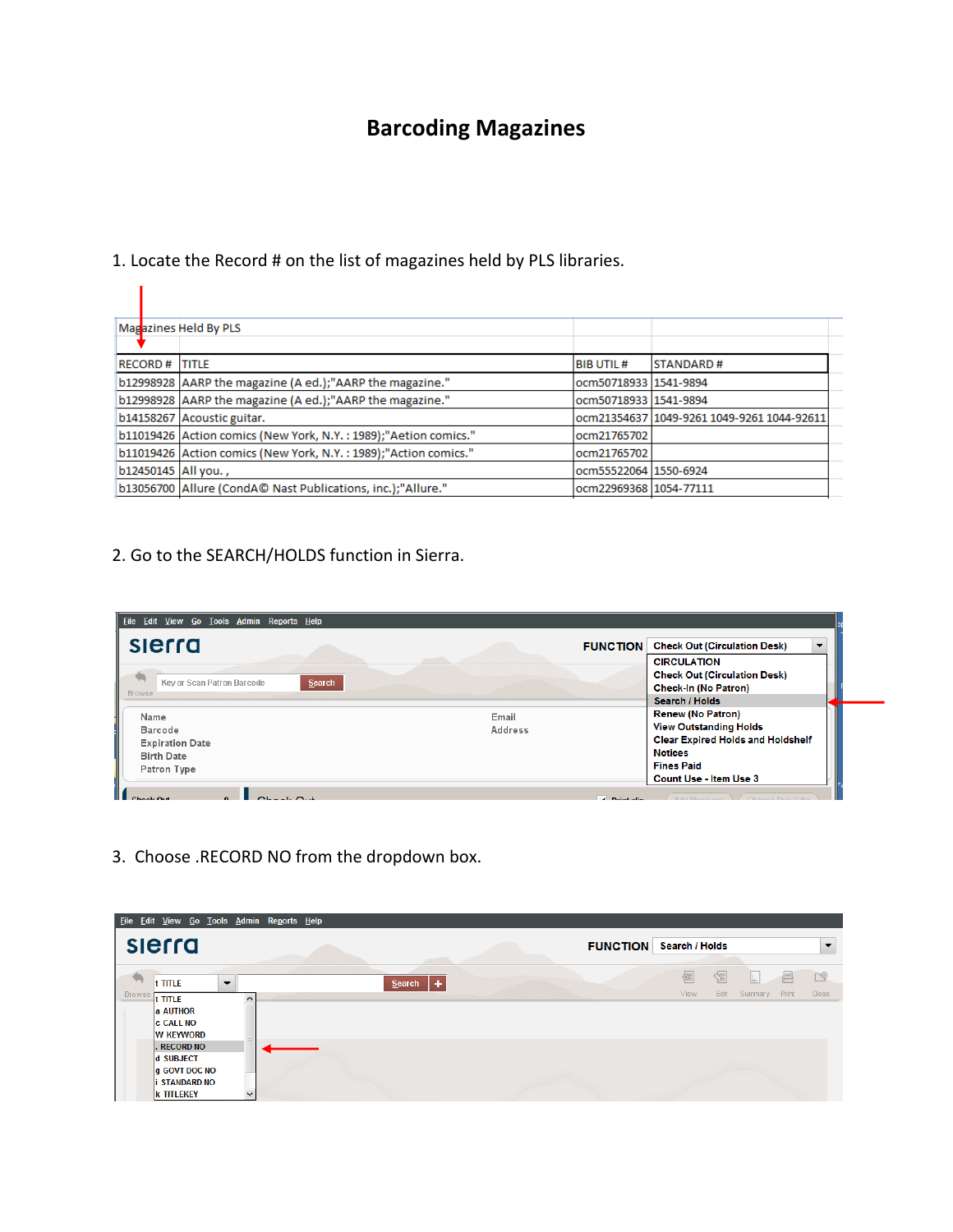4. Enter the .RECORD NO into the search box. Make sure you include the "b" before the number.

| Edit View Go Tools Admin<br><b>File</b>                        | Reports Window Help |                                                                                      |
|----------------------------------------------------------------|---------------------|--------------------------------------------------------------------------------------|
| slerra                                                         |                     | Search / Holds<br><b>FUNCTION</b>                                                    |
| . RECORD NO<br>$\blacktriangledown$ b11171078<br><b>Browse</b> | ÷<br>Search         | $\Box$<br>絙<br>唇<br>F<br>$\vert  \vert$<br>View<br>Edit<br>Print<br>Summary<br>Close |
|                                                                |                     |                                                                                      |
|                                                                |                     |                                                                                      |
| <b>Search</b><br>5. Click the                                  |                     | button to retrieve the BIB record for that magazine.                                 |

#### 6. Choose ITEM from the dropdown menu for View.



| минитату                    | <b>Summary</b>                                                                                                              |                                                                          |  |  |  |  |
|-----------------------------|-----------------------------------------------------------------------------------------------------------------------------|--------------------------------------------------------------------------|--|--|--|--|
| i2148904x<br>Record         | <b>Hold Selected Item</b><br><b>Transfer Holds</b><br><b>Hold Copy Returned Soonest</b><br>View h Hold<br>▼                 |                                                                          |  |  |  |  |
| Item-Level Holds<br>0       | <b>i</b> ITEM<br>lo Order                                                                                                   | All                                                                      |  |  |  |  |
| <b>Bib-Level Holds</b><br>0 | #<br><b>Call Num</b><br><b>Barcode</b><br>Location<br><b>C</b> Holdings<br>AZINES V21N3  36601012489459<br>atper<br>山h Hold | <b>Holds</b><br>Due Date<br><b>CLMS RE0</b><br>$\boldsymbol{\mathsf{A}}$ |  |  |  |  |
|                             | AZINES V22N1<br>36601012846179<br>atper<br>Hall All<br>Izzuoi 240 madAZINES V22N3<br>3<br>36601012846989<br>atper           | $07-28-20$ <sub>0</sub><br>$\equiv$<br>AVAILAB 0                         |  |  |  |  |
|                             | 4 22213946 MAGAZINES V22N4  36601012847458<br>atper<br>5 22320659 MAGAZINES V22N5  36601012847961<br>atper                  | <b>CLMS REO</b><br><b>AVAILAB 0</b>                                      |  |  |  |  |
|                             |                                                                                                                             |                                                                          |  |  |  |  |

# 7. Click on **Attach New Item**

| Summary                     | Summary                                 |                          |                                                    |                                                                                     |
|-----------------------------|-----------------------------------------|--------------------------|----------------------------------------------------|-------------------------------------------------------------------------------------|
| i2148904x<br>Record         | View i ITEM<br>$\overline{\phantom{a}}$ |                          | <b>Delete</b><br><b>Attach New Item</b>            | <b>Select</b><br><b>Move</b>                                                        |
| 0<br>Item-Level Holds       | #<br><b>Record Number</b><br>i2148904x  | <b>Location</b><br>atper | <b>Barcode</b><br>36601012489459                   | <b>Volume</b><br>V21N3 MAY-JUN 2013 A                                               |
| 0<br><b>Bib-Level Holds</b> | i21907225<br>i22087540<br>i22213946     | atper<br>atper           | 36601012846179<br>36601012846989<br>36601012847458 | <b>V22N1 JAN-FEB 2014</b><br><b>V22N3 MAY-JUN 2014</b><br><b>V22N4 JUL-AUG 2014</b> |
|                             | 4<br>i22320659<br>5.                    | atper<br>atper           | 36601012847961                                     | <b>V22N5 SEP-OCT 2014</b>                                                           |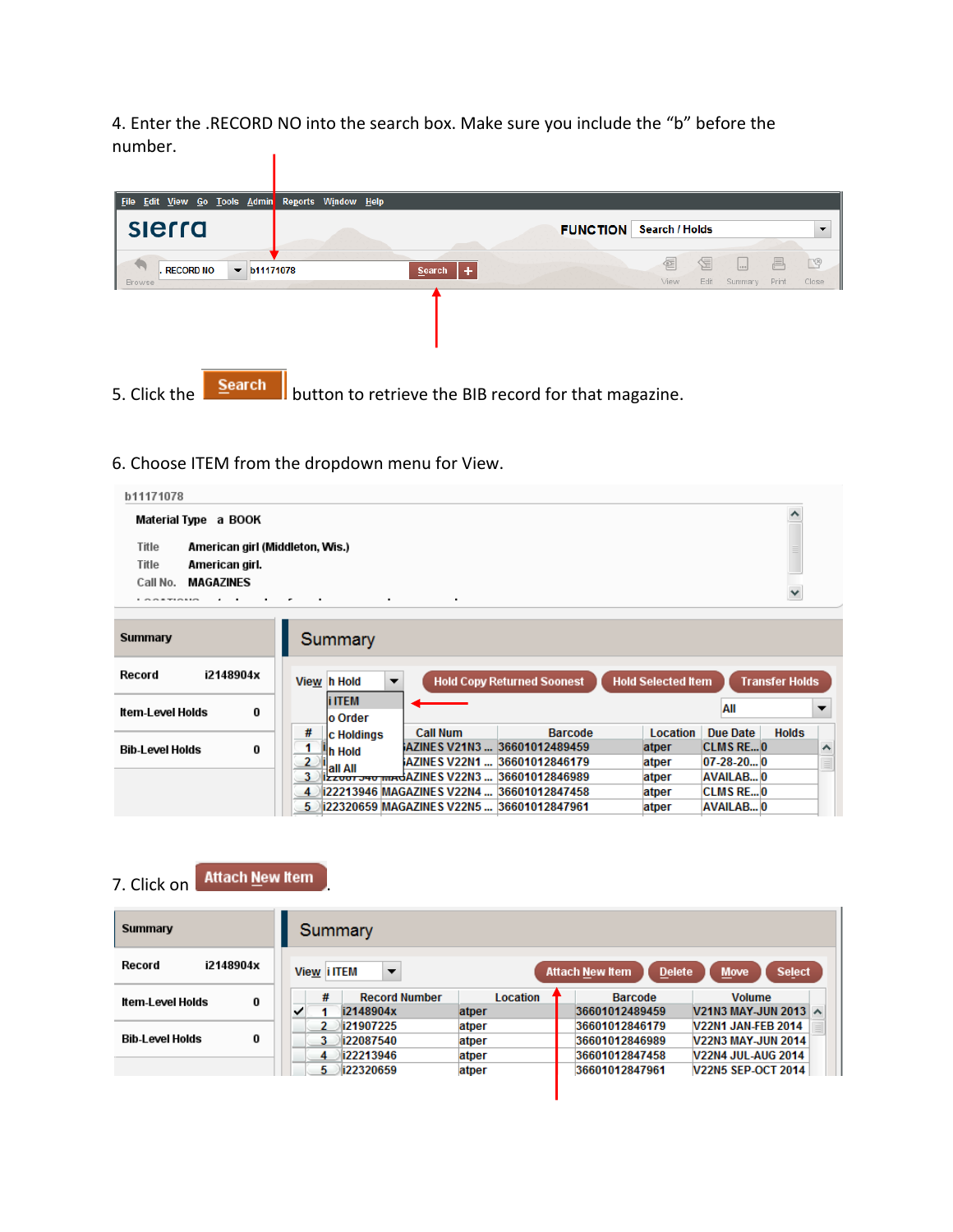A template will open up for you to enter the BARCODE and VOLUME.

8. Scan in the barcode that you have affixed to the upper left-hand corner of the front page of the magazine.

|                                                  |        |                        |  |  | .                        | ----------- |  |  |  |
|--------------------------------------------------|--------|------------------------|--|--|--------------------------|-------------|--|--|--|
| Insert a non-MARC field                          |        |                        |  |  |                          |             |  |  |  |
| <b>b</b> Barcode                                 |        |                        |  |  |                          |             |  |  |  |
| <b>Cancel New Record Creation</b><br><b>Next</b> |        |                        |  |  |                          |             |  |  |  |
| <b>Due Date</b>                                  | $ -$   | <b>Total Checkouts</b> |  |  | <b>Year-to-Date Circ</b> |             |  |  |  |
| Click on                                         | $Next$ |                        |  |  |                          |             |  |  |  |

Enter the Volume information of the magazine as shown in Appendix A. (Found at the end of the instructions.)

| Insert a non-MARC field                          |  |  |  |  |  | 1.11 |  |  |  |  |
|--------------------------------------------------|--|--|--|--|--|------|--|--|--|--|
| v Volume<br>▼                                    |  |  |  |  |  |      |  |  |  |  |
| <b>Cancel New Record Creation</b><br><b>Next</b> |  |  |  |  |  |      |  |  |  |  |
| Mext<br>Click on                                 |  |  |  |  |  |      |  |  |  |  |

9. Double check to make sure your barcode and volume information was enter correctly.